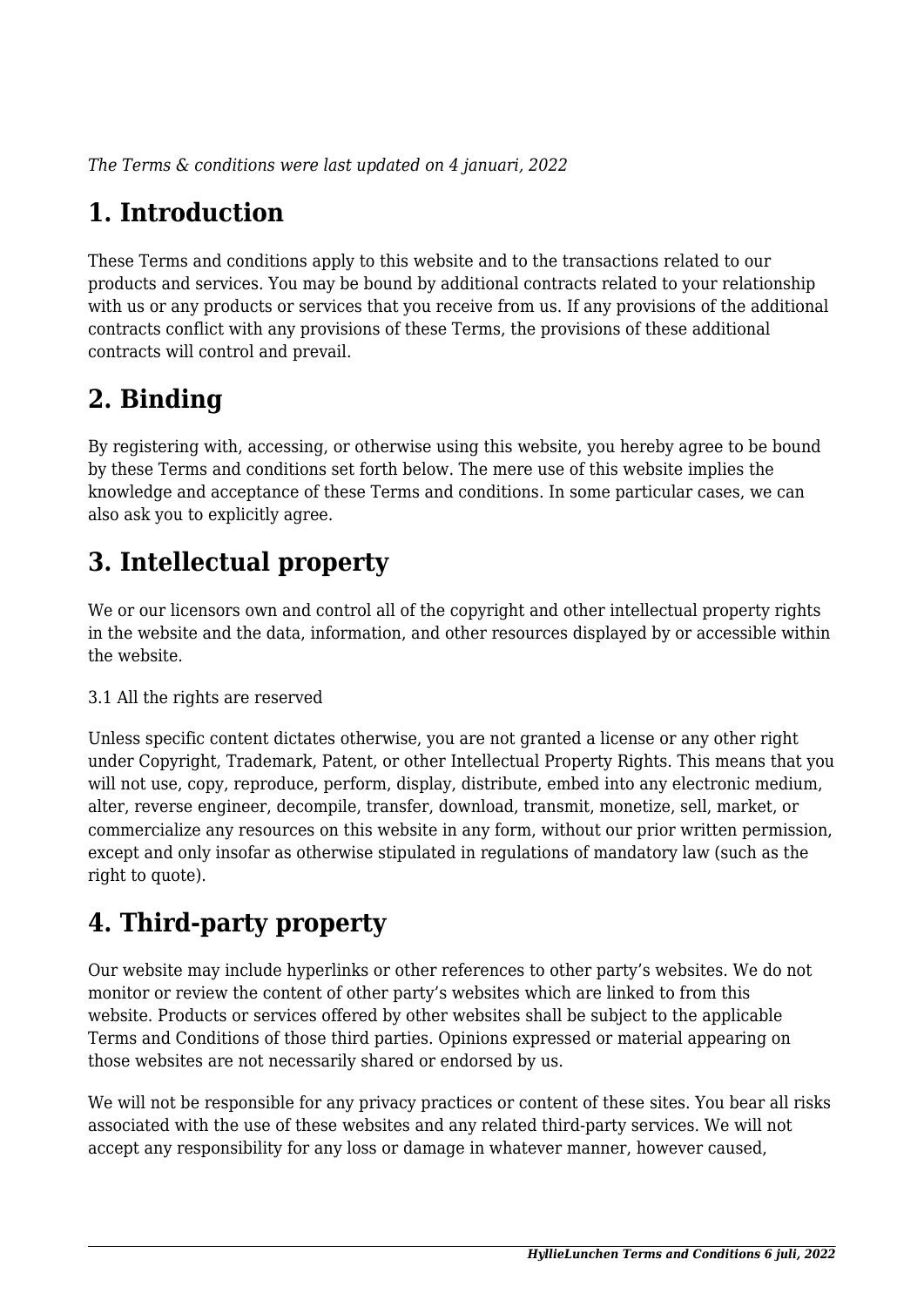resulting from your disclosure to third parties of personal information.

## **5. Responsible use**

By visiting our website, you agree to use it only for the purposes intended and as permitted by these Terms, any additional contracts with us, and applicable laws, regulations, and generally accepted online practices and industry guidelines. You must not use our website or services to use, publish or distribute any material which consists of (or is linked to) malicious computer software; use data collected from our website for any direct marketing activity, or conduct any systematic or automated data collection activities on or in relation to our website.

Engaging in any activity that causes, or may cause, damage to the website or that interferes with the performance, availability, or accessibility of the website is strictly prohibited.

## **6. Idea submission**

Do not submit any ideas, inventions, works of authorship, or other information that can be considered your own intellectual property that you would like to present to us unless we have first signed an agreement regarding the intellectual property or a non-disclosure agreement. If you disclose it to us absent such written agreement, you grant to us a worldwide, irrevocable, non-exclusive, royalty-free license to use, reproduce, store, adapt, publish, translate and distribute your content in any existing or future media.

## **7. Termination of use**

We may, in our sole discretion, at any time modify or discontinue access to, temporarily or permanently, the website or any Service thereon. You agree that we will not be liable to you or any third party for any such modification, suspension or discontinuance of your access to, or use of, the website or any content that you may have shared on the website. You will not be entitled to any compensation or other payment, even if certain features, settings, and/or any Content you have contributed or have come to rely on, are permanently lost. You must not circumvent or bypass, or attempt to circumvent or bypass, any access restriction measures on our website.

## **8. Warranties and liability**

Nothing in this section will limit or exclude any warranty implied by law that it would be unlawful to limit or to exclude. This website and all content on the website are provided on an "as is" and "as available" basis and may include inaccuracies or typographical errors. We expressly disclaim all warranties of any kind, whether express or implied, as to the availability, accuracy, or completeness of the Content. We make no warranty that:

• this website or our content will meet your requirements;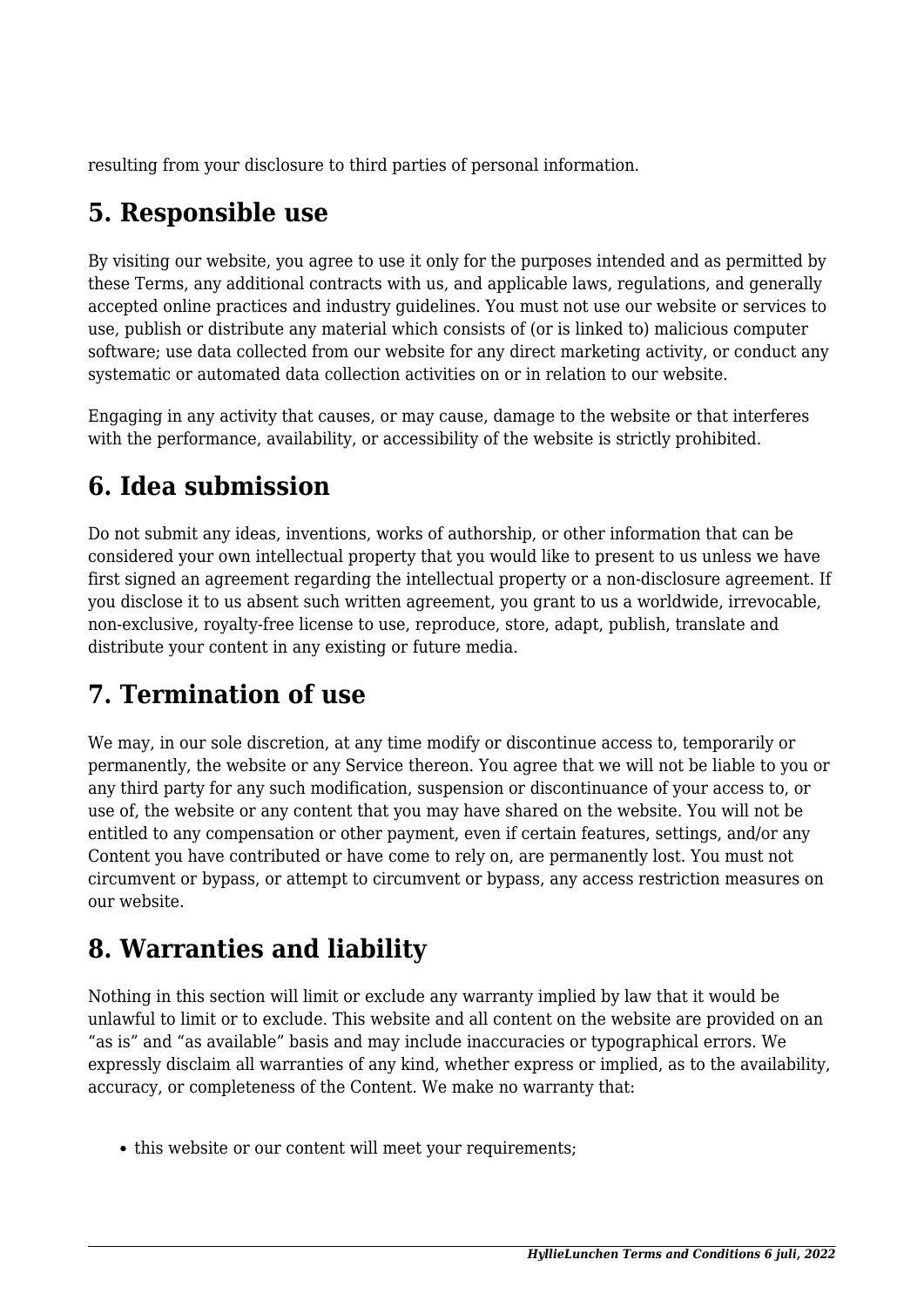this website will be available on an uninterrupted, timely, secure, or error-free basis.

Nothing on this website constitutes or is meant to constitute, legal, financial or medical advice of any kind. If you require advice you should consult an appropriate professional.

The following provisions of this section will apply to the maximum extent permitted by applicable law and will not limit or exclude our liability in respect of any matter which it would be unlawful or illegal for us to limit or to exclude our liability. In no event will we be liable for any direct or indirect damages (including any damages for loss of profits or revenue, loss or corruption of data, software or database, or loss of or harm to property or data) incurred by you or any third party, arising from your access to, or use of, our website.

Except to the extent any additional contract expressly states otherwise, our maximum liability to you for all damages arising out of or related to the website or any products and services marketed or sold through the website, regardless of the form of legal action that imposes liability (whether in contract, equity, negligence, intended conduct, tort or otherwise) will be limited to the total price that you paid to us to purchase such products or services or use the website. Such limit will apply in the aggregate to all of your claims, actions and causes of action of every kind and nature.

#### **9. Privacy**

To access our website and/or services, you may be required to provide certain information about yourself as part of the registration process. You agree that any information you provide will always be accurate, correct, and up to date.

We have developed a policy to address any privacy concerns you may have. For more information, please see our **Privacy Statement** and our **[Cookie Policy](https://hyllielunchen.se/cookie-policy-eu/)**.

#### **10. Export restrictions / Legal compliance**

Access to the website from territories or countries where the Content or purchase of the products or Services sold on the website is illegal is prohibited. You may not use this website in violation of export laws and regulations of Sweden.

## **11. Assignment**

You may not assign, transfer or sub-contract any of your rights and/or obligations under these Terms and conditions, in whole or in part, to any third party without our prior written consent. Any purported assignment in violation of this Section will be null and void.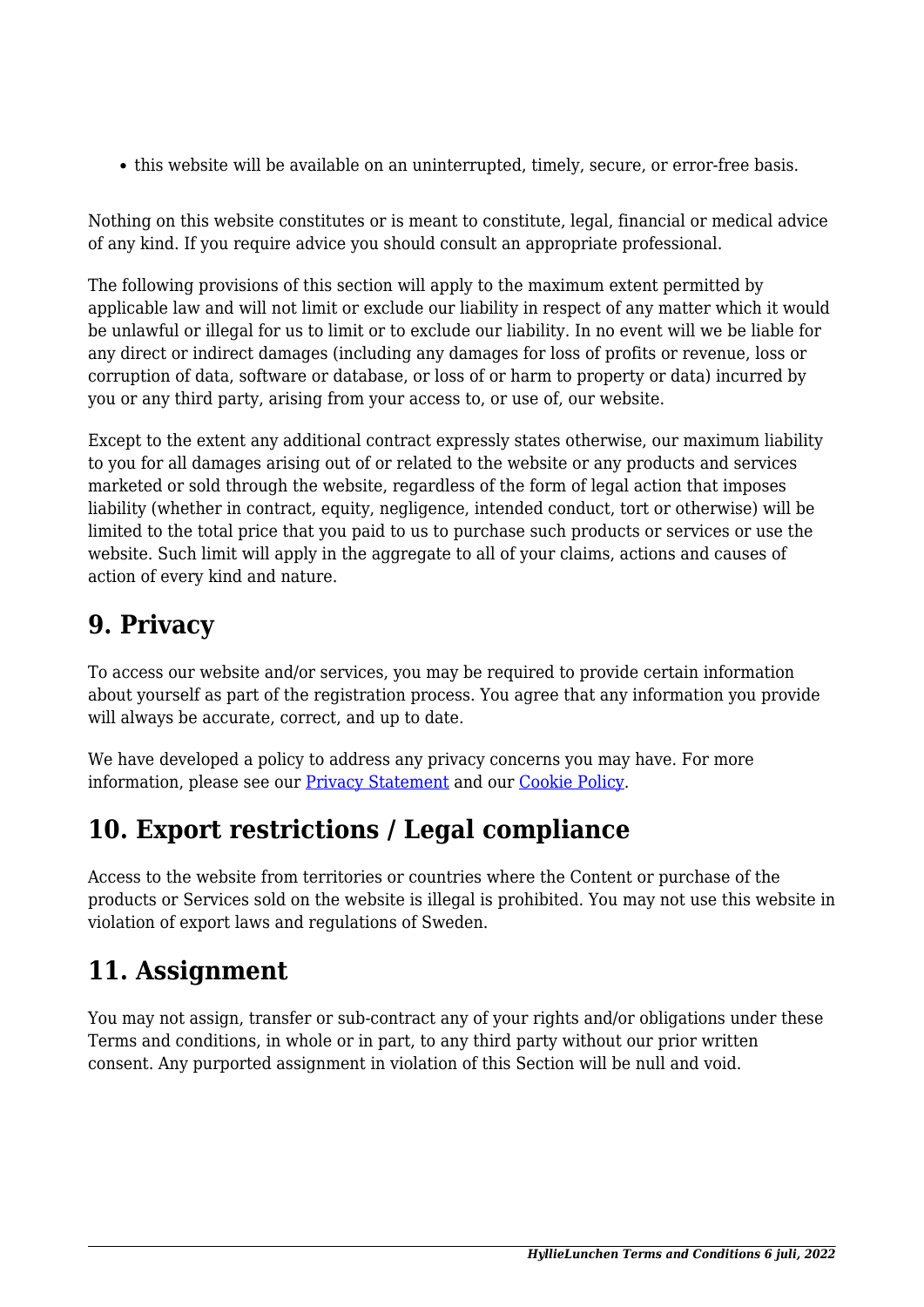#### **12. Breaches of these Terms and conditions**

Without prejudice to our other rights under these Terms and Conditions, if you breach these Terms and Conditions in any way, we may take such action as we deem appropriate to deal with the breach, including temporarily or permanently suspending your access to the website, contacting your internet service provider to request that they block your access to the website, and/or commence legal action against you.

#### **13. Indemnification**

You agree to indemnify, defend and hold us harmless, from and against any and all claims, liabilities, damages, losses and expenses, relating to your violation of these Terms and conditions, and applicable laws, including intellectual property rights and privacy rights. You will promptly reimburse us for our damages, losses, costs and expenses relating to or arising out of such claims.

#### **14. Waiver**

Failure to enforce any of the provisions set out in these Terms and Conditions and any Agreement, or failure to exercise any option to terminate, shall not be construed as waiver of such provisions and shall not affect the validity of these Terms and Conditions or of any Agreement or any part thereof, or the right thereafter to enforce each and every provision.

#### **15. Language**

These Terms and Conditions will be interpreted and construed exclusively in Swedish. All notices and correspondence will be written exclusively in that language.

#### **16. Entire agreement**

These Terms and Conditions, together with our *privacy* statement and *cookie policy*, constitute the entire agreement between you and Samir Diaz in relation to your use of this website.

## **17. Updating of these Terms and conditions**

We may update these Terms and Conditions from time to time. It is your obligation to periodically check these Terms and Conditions for changes or updates. The date provided at the beginning of these Terms and Conditions is the latest revision date. Changes to these Terms and Conditions will become effective upon such changes being posted to this website. Your continued use of this website following the posting of changes or updates will be considered notice of your acceptance to abide by and be bound by these Terms and Conditions.